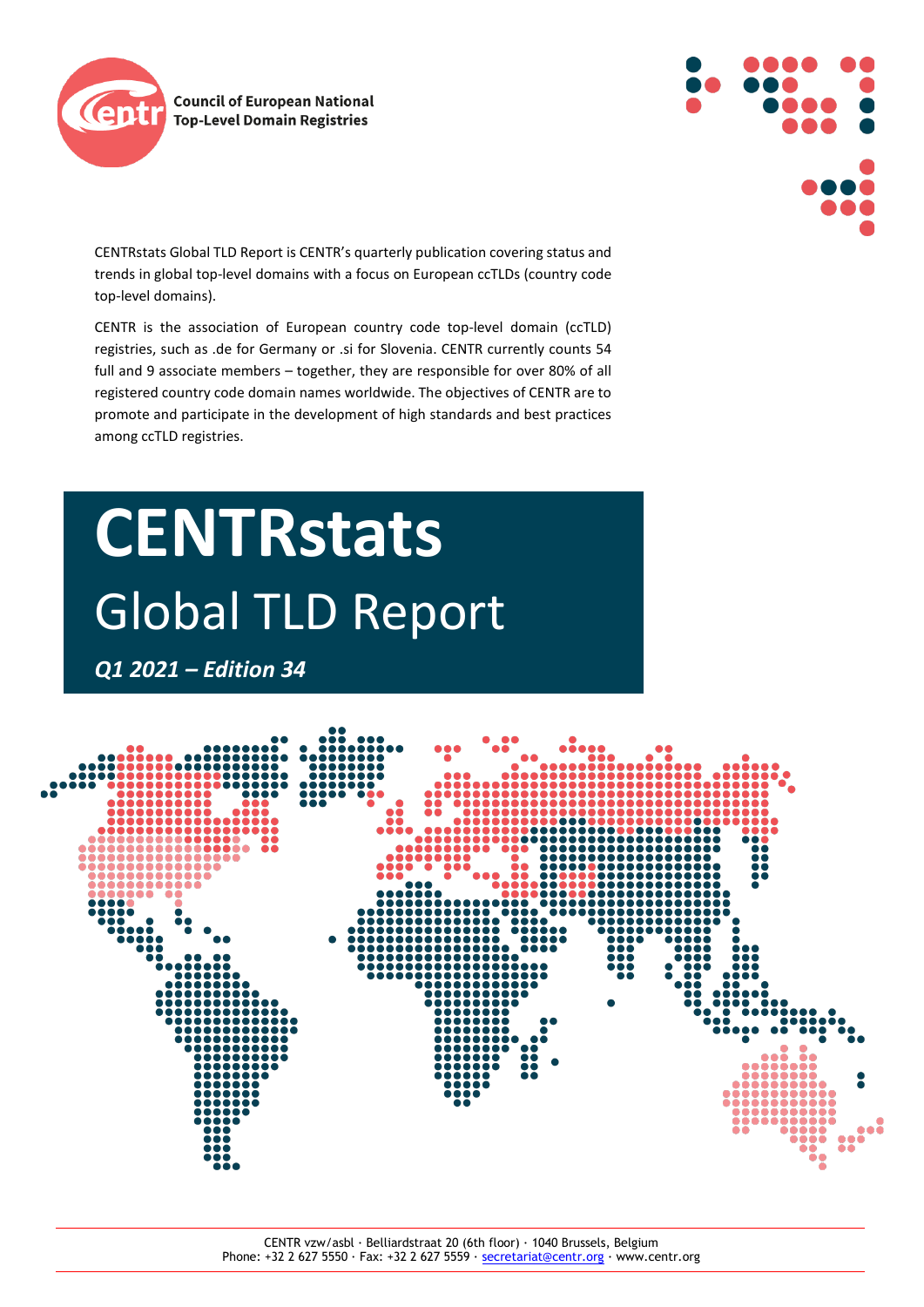# **EUROPEAN ccTLDS**

# **Key stats**

- The median growth of European country-code domains (ccTLDs) at the end of Q1 2021 was 4.9% YOY.
- Demand in new domain purchases continued to increase in the first quarter of 2021 (based on median domain creation rates) while rates of expirations/deletions remained stable.
- The median buy price of a CENTR member ccTLD domain is 10.0 EUR (inc. tax and any promotions) with the renewal price at 14.0 EUR (inc. tax). The median promotional price recorded in April 2021 was 6.1 EUR (inc. tax)
- 25% of ccTLD domains queried are broken or have no functioning content (e.g. HTTP/DNS errors, timeouts etc). A further 16% lead to a registrar holding (parked) page.
- Across EU countries, the median market share of ccTLDs is stable at 54% based on local registrations and 35% (+2% YOY) based on popular websites.



### **Registrations and growth drivers**

European ccTLD operators will be watching their registrations carefully as the first renewal cycles approach for domains created over 2020. The question they will be asking is the extent to which the high rates of new domain purchases over 2020 will be retained. Typically, the first year renewal of a domain has the highest likelihood for expiration (compared to domains that have already been renewed more than once), however making predictions during this unique period is challenging, particularly given the fast changing policies around the movement of people in Europe.

Over Q1 2021 rates of new domain purchases continued to climb while expiries and deletes remained stable. This resulted in a further increase to the median growth of European ccTLDs (4.9% in the 12 months to March 2021). It is likely however that this trend will face pressure into Q2 as domains purchased at the beginning of the 2020 lockdowns in Europe come up for renewal.

Although we expect a rise in deletes and expirations, the rate may not be severe. There are a few reasons for this. Firstly, widely reported shifts from physical shops to online particularly in consumer goods and services appears to be more entrenched than previously thought. Secondly, the increased demand for domains over 2020 does not appear to be linked to registrar price discounting (an activity which often sees high sales followed by high expiries at renewal).

Something else which will impact the retention of domains is how those domains have been used. In web analysis, CENTR data shows average error and parking rates among ccTLDs to be significantly lower than equivalent rates among the top 100 gTLDs. This will provide a cushion to the eventual slowdown in new domain sales as well as mitigate any sharp increase in deletes.

## **TLD preference in Europe**

For most European countries, the local country code (ccTLD) remains a popular choice. Based on registrations made by local residents, the median market share of EU based ccTLDs is 54% (+1% year on year).

Another measure of TLD preference is to examine the most popular websites by web traffic in each country. It is important to note that using only the largest websites by traffic does create a bias in favour of gTLDs. This is because the most visited websites in most developed economies tend to be multi-national corporations to which gTLDs are often considered a better fit. The median share of local ccTLDs based on top 1000 most visited websites is 35%. This rate is up 2% year on year which should be considered an encouraging trend for ccTLD registries.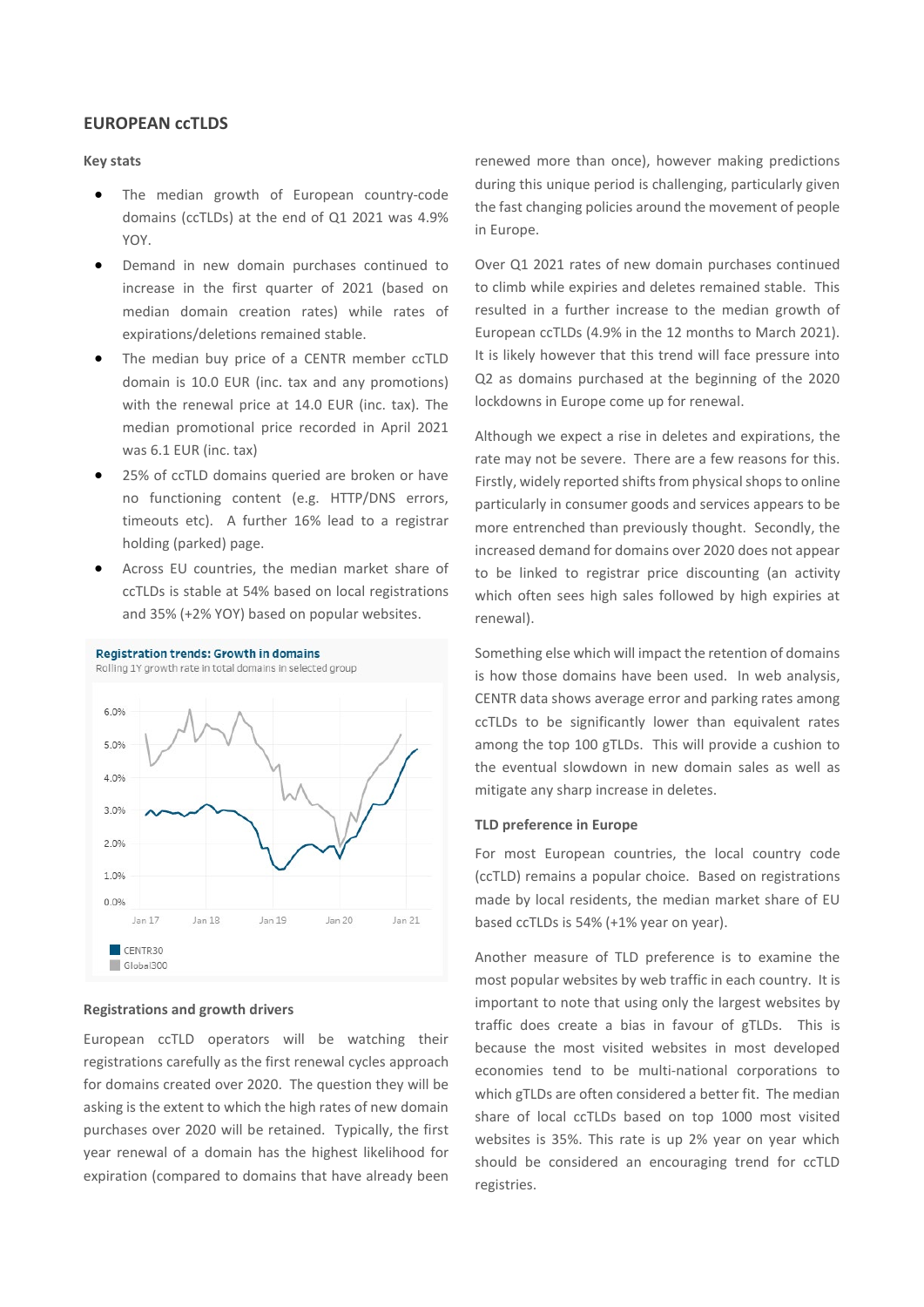

### **How domains are being used**

How domains are being used is crucial to the long term stability and viability of any TLD. The number of broken domains or those with registrar holding (parked) pages should be considered a liability to the registry due to their reduced likelihood of renewal. For long term sustainability, registries should focus their attention to ensure their rates of broken and parked domains are kept low.

Over a sample of European ccTLDs CENTR data shows that 25% of domains queried are broken or have no functioning content (e.g. HTTP/DNS errors, timeouts etc). A further 16% lead to a registrar holding (parked) page. These figures tend to be higher for gTLDs (see gTLD highlights). Note: CENTR will continue to add more analysis of domain usage in upcoming reports.

# **GLOBAL MARKET**

## **gTLD highlights**

- There were roughly 214 million gTLD domains (exclude .brands) registered at the end of 2020 – an increase of 4.4% year on year. Of these domains, 92% are held by the top 10 gTLDs. This ratio has not changed over 2020 suggesting that diversity among gTLDs is not increasing.
- Median growth of the top 300 gTLDs was 7.0% in 2020. This was driven by increasing demand in new registrations (based on median rates in the top 300) throughout the year as well as a slow-down in deletions and expirations particularly in the second half of the year.
- Based on web scans, 43% of gTLD domains queried are broken or have no functioning content (e.g. HTTP/DNS errors, timeouts etc). A further 22% lead to a registrar holding (parked) page. gTLDs (from the top 100) with the lowest rates of broken/errors and parked domains are .tel, .cat, .blog, .berlin and .bayern.

### **Global trends**

At the end of 2020, the global market was estimated at 354 million domains split between ccTLDs (38%) and gTLDs (62%). The median growth of the top 300 largest TLDs globally (Global300) was 5.3% over the year. By group, median growth rates were 3.3% for ccTLDs in the Asia Pacific region (APTLD20), 4.4% for ccTLDs in Europe, 7.0% in the top 300 gTLDs and 0.63% for the top 30 geographic gTLDs.



High growth TLDs over 2020 were :

 $\Box$ 

# **ccTLDs:**

- Europe: .ge (Georgia) +15% to 52K, .pt (Portugal) 11% to 1.3M and .ie (Ireland) +10% to 310K
- Outside Europe: .id (Indonesia) +38% to 494K, .lk (Sri Lanka) +27% to 47K and .ir (Iran) +21% to 1.4M.

**gTLDs**: .bar +415% to 116K, .cam +412% to 41K and .page +314% to 227K.

**Geographic-gTLDs:** .tokyo +53% to 193K, .miami +37% to 13K and .africa +22% to 27K.